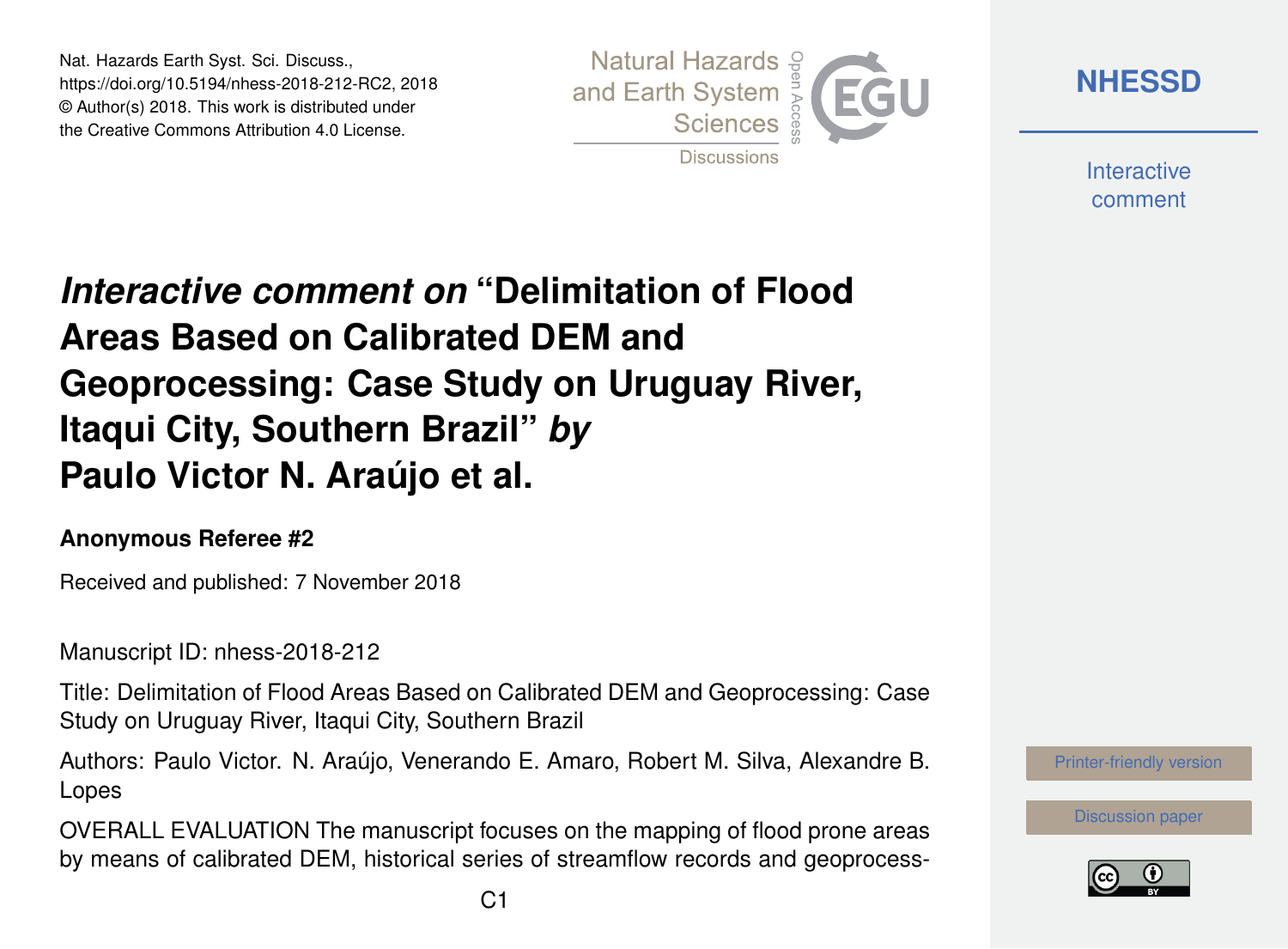ing techniques in Southern Brazil, in particular close to the city of Itaqui in the Uruguay River basin. After having calibrated the DEM using Ground Control Points, the floodable areas are mapped in relation to the results of a statistic analysis on the annual maximum level records of the Uruguay River, that identify 5 hazard classes. Maps resulting from of this procedure are then compared with the extent of the flooded area in two historical floods, showing a good similarity. Looking in a comprehensive way at the whole study, I would say that the core idea of the study is interesting for research purposes and fit perfectly in the context of the journal. Although this consideration, in my opinion the manuscript needs to be deeply revised in some points, in order to be published in NHESS. Authors can find my comments below, I hope the authors will find them useful.

General comments: I would give much more importance to the core of the manuscript, i.e. the mapping of floodable areas. Calibration and geoprocessing procedures are also important, but I would deepen and detail the description of the methods used to map the hazard of the study area, for the sake of reproducibility of the study, going into the details in a clear way and neglecting information, which are not connected with the analysis. For example, the current version of the manuscript does not allow readers to understand why authors relate levels in the river with water depth in the floodable areas: has the river no embankments at all? This might be clarified. Is it realistic that all areas with the same elevation in the study zone are affected by the same hazard, even if their distance from the river is some kilometres greater? Are there no obstacles or topographic discontinuities that can influence flooding dynamics? In my opinion, these are aspects that might be discussed in the paper, in order to improve the robustness of the methodology. In addition, I would better clarify the reason behind the choice of the relationship between the river level statistics and the hazard classes: for example, are there other literature studies that justify this selection? Furthermore, it is not clear to me what the "simulated flood altimetric quota" mentioned at the beginning of Section 4 is: probably, the word "simulated" is misleading, and it only identifies areas, which are below a certain terrain elevation? Considering the introduction, I would suggest

## **[NHESSD](https://www.nat-hazards-earth-syst-sci-discuss.net/)**

**Interactive** comment

[Printer-friendly version](https://www.nat-hazards-earth-syst-sci-discuss.net/nhess-2018-212/nhess-2018-212-RC2-print.pdf)

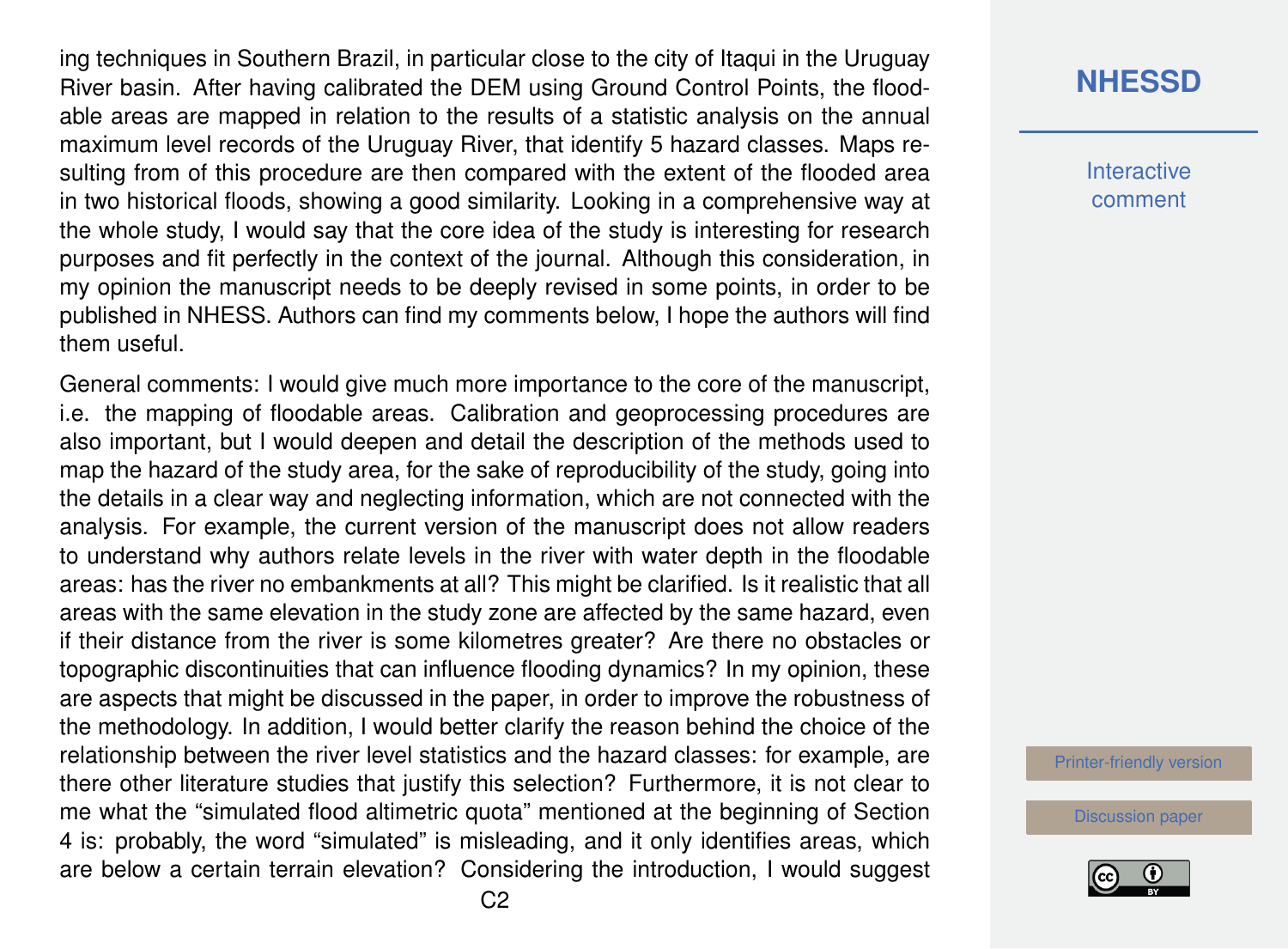to detail the aim of the study and why authors use the methodology they describe, giving an overview of the literature background of the topic: other procedure used for mapping flood hazard (1D-2D hydrodynamic models, other DEM-based method, just to cite some of them), their advantages and disadvantages also focusing on the specific case study, in order to justify the developed procedure. The study area could be shortened a bit, neglecting information that are not very useful for the focus of the paper. I think the extension of the study area is wrong, because it seems to be much greater than the total area of the Uruguay River basin and it doesn't match with figure 1. According to the description of the procedure in Section 4.2.1, I would expect the independent variable (GCPs) on the x-axis and SRTM data on the y-axis, both axes ranging from the same minimum to the same maximum. In my opinion, a figure showing a comparison between original and calibrated DEM (with the same colour scale range) would be useful to better understand the improvements coming from the DEM's calibration. As last comment, I find the validation part of the paper, i.e. the comparison of the study results with the historical flood area extensions, too short and superficial, while it should represent one of the most important part of the manuscript. A "visual comparison" (see also the abstract) without numeric and statistics results is, in my opinion, not suitable for a scientific research paper and cannot be used to draw reliable conclusions about the good performance of the methodology.

Minor comments: I would recommend revising the language: there are a lot of misspellings and grammatical errors, and together with the complexity and the ambiguity of some sentences, they make the manuscript sometimes difficult to understand. As general correction, make sure that every sentence has a subject and put the verb in the correct position, not at the beginning. Furthermore, make sure of the temporal coherence of verbs, because now some sentences have the present, some other have the past. Abstract, p. 1 line 2: historical instead of historic Abstract, p. 1 l. 16: what does "submitted the statistical analysis" mean? Introduction, p. 2 line 13: what is the "sound judgements of the modeller"? Study area, p. 2 line 26 and others: pay attention to the units, please write the km2 with the superscript function. Study area, p. 3 line 11: I can **Interactive** comment

[Printer-friendly version](https://www.nat-hazards-earth-syst-sci-discuss.net/nhess-2018-212/nhess-2018-212-RC2-print.pdf)